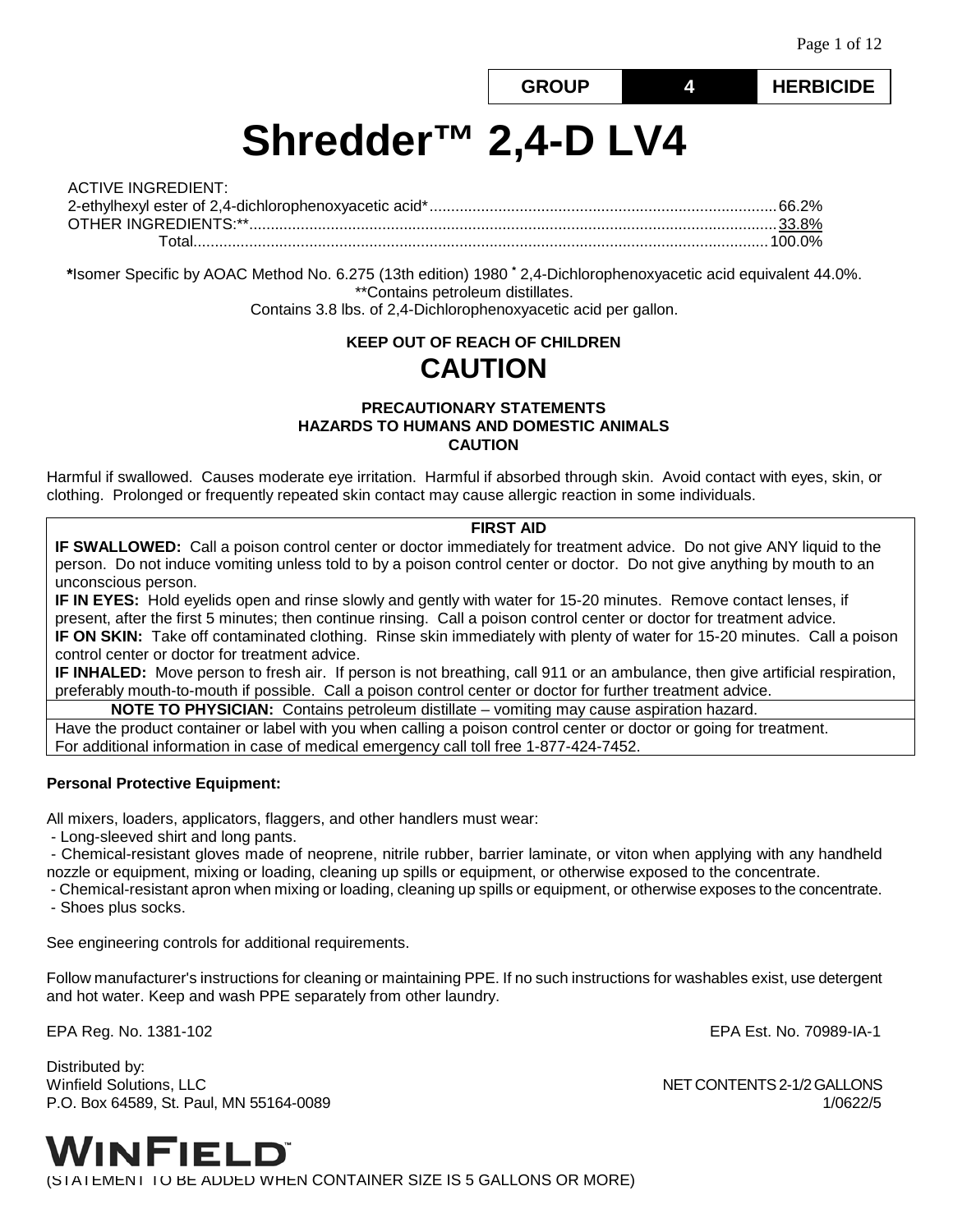Do not pour product from this container. A mechanical system (pump and probe or spigot) must be used in transferring the contents of this container. If the contents of a non-refillable pesticide container are emptied, the probe must be rinsed before removal. If the mechanical system is used in a manner that meets the requirements listed in the Worker Protection Standard (WPS) for agricultural pesticides [40 CFR 170.240 (d) (4-6)], the handler PPE requirements may be reduced or modified as specified in the WPS.

Pilots must use an enclosed cockpit that meets the requirements listed in the Worker Protection Standard (WPS) for agricultural pesticides [40 CFR 170.240 (d) (6)]. When handlers use closed systems, enclosed cabs, or aircraft, in a manner that meets the requirements listed in the Worker Protection Standard (WPS) for agricultural pesticides [40 CFR 170.240 (d) (4-6)], the handler PPE requirements may be reduced or modified as specified in the WPS.

## **USER SAFETY RECOMMENDATIONS**

Users should:

- Wash hands before eating, drinking, chewing gum, using tobacco, or using the toilet.

- Remove clothing/PPE immediately if pesticide gets inside. Then wash thoroughly and put on clean clothing.

- Remove PPE immediately after handling this product. Wash the outside of gloves before removing. As soon as possible, wash thoroughly and change into clean clothing.

## **ENVIRONMENTAL HAZARDS**

This product may be toxic to fish and aquatic invertebrates. Do not apply directly to water, to areas where surface water is present, or to intertidal areas below mean high water mark. Drift and runoff may be hazardous to aquatic invertebrates in water adjacent to treated areas. Drift or runoff may adversely affect non-target plants. Do not contaminate water when disposing of equipment washwaters or rinsate.

This chemical has properties and characteristics associated with chemicals detected in groundwater. The use of this chemical in areas where soils are permeable, particularly where the water table is shallow, may result in groundwater contamination. Application around a cistern or well may result in contamination of drinking water or groundwater.

Most cases of groundwater contamination involving phenoxy herbicides such as 2,4-D have been associated with mixing/loading and disposal sites. Caution should be exercised when handling 2,4-D pesticides at such sites to prevent contamination of groundwater supplies. Use of closed systems for mixing and transferring this pesticide will reduce the probability of spills. Placement of the mixing/loading equipment on an impervious pad to contain spills will help prevent groundwater contamination.

Use care to avoid spray contact or drift to susceptible plants such as beans and other legumes, cotton, flowers, grapes, ornamentals, vegetables, and other plants. Do not permit spray mist containing this product to drift onto them, since even very small quantities of the spray, which may not be visible, can cause severe injury during both growing and dormant periods.

## **PHYSICAL CHEMICAL HAZARDS**

Do not mix or allow coming into contact with oxidizing agents. Chemical reaction may occur.

## **DIRECTIONS FOR USE**

It is a violation of Federal Law to use this product in a manner inconsistent with its labeling. Do not apply this product in a way that will contact workers or other persons, either directly or through drift. Only protected handlers may be in the area during application. For any requirements specific to your State or Tribe, consult the agency responsible for pesticide application.

## **AGRICULTURAL USE REQUIREMENTS**

Use this product only in accordance with its labeling and with the Worker Protection Standard, 40 CFR Part 170. This Standard contains requirements for the protection of agricultural workers on farms, forests, nurseries, and greenhouses and handlers of agricultural pesticides. It contains requirements for training, decontamination, notification, and emergency assistance. It also contains specific instructions and exceptions pertaining to the statements on this label about personal protective equipment (PPE) and restricted-entry interval. The requirements of this box apply only to uses of this product that are covered by the Worker Protection Standard.

Do not enter or allow worker entry into treated areas during the restricted-entry interval (REI) of 12 hours.

PPE required for early entry to treated areas this is permitted under the Worker Protection Standard and that involves contact with anything that has been treated, such as plants, soil, or water is:

- Coveralls.

- Chemical-resistant gloves made of any waterproof material.

Shoes plus socks.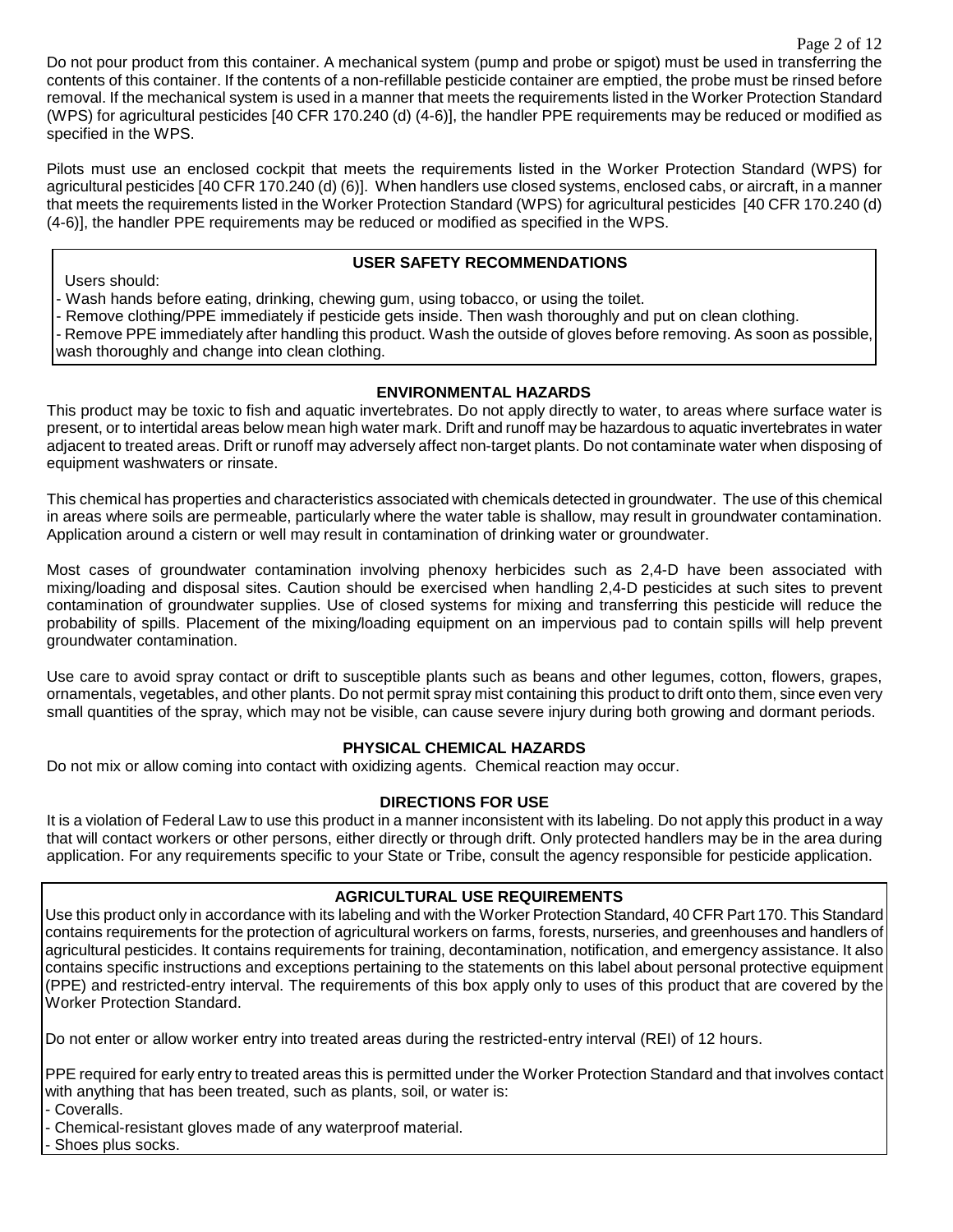#### **NON-AGRICULTURAL USE REQUIREMENTS**

The requirements in this box apply to uses of this product that are NOT within the scope of the Worker Protection Standard for agricultural pesticides (40 CFR Part 170). The WPS applies when this product is used to produce agricultural plants on farms, forests, nurseries, or greenhouses.

Do not enter or allow people (or pets) to enter the treated area until sprays have dried.

## **STORAGE AND DISPOSAL**

**Do not contaminate water, food or feed by storage or disposal. PESTICIDE STORAGE:** Store in a secure area, in original container only. Do not store near feed or foodstuffs.

**PESTICIDE DISPOSAL:** Pesticide wastes are toxic. Improper disposal of excess pesticide, spray mixture, or rinsate is a violation of Federal Law and may contaminate groundwater. If these wastes cannot be disposed of by use according to label instructions, contact your State Pesticide or Environmental Control Agency, or the Hazardous Waste Representative at the nearest EPA Regional Office for guidance.

**CONTAINER DISPOSAL:** Use label language appropriate for container size and type.

**Nonrefillable containers.** Do not reuse or refill this container. Clean container promptly after emptying.

**Nonrefillable container equal to or less than 5 gallons.** Triple rinse as follows: Empty the remaining contents into application equipment or a mix tank and drain for 10 seconds after the flow begins to drip. Fill the container ¼ full with water and recap. Shake for 10 seconds. Pour rinsate into application equipment or a mix tank or store rinsate for later use or disposal. Drain for 10 seconds after the flow begins to drip. Repeat this procedure two more times. Then offer for recycling or reconditioning, or puncture and dispose of in a sanitary landfill, or by other procedures approved by state and local authorities.

**Nonrefillable container greater than 5 gallons.** Triple rinse as follows: Empty the remaining contents into application equipment or a mix tank. Fill the container ¼ full with water. Replace and tighten closures. Tip container on its side and roll it back and forth, ensuring at least one complete revolution, for 30 seconds. Stand the container on its end and tip it back and forth several times. Turn the container over onto its other end and tip it back and forth several times. Empty the rinsate into application equipment or a mix tank or store rinsate for later use or disposal. Repeat this procedure two more times. Then offer for recycling or reconditioning, or puncture and dispose of in a sanitary landfill, or by other procedures approved by state and local authorities.

**Refillable container.** Refill this container with pesticide only. Do not reuse this container for any other purpose. Cleaning the container before final disposal is the responsibility of the person disposing of the container. Cleaning before refilling is the responsibility of the refiller. To clean the container before final disposal, empty the remaining contents from this container into application equipment or mix tank. Fill the container about 10 percent full with water. Agitate vigorously or recirculate water with the pump for 2 minutes. Pour or pump rinsate into application equipment or rinsate collection system. Repeat this rinsing procedure two more times. Then offer for recycling or reconditioning, or puncture and dispose of in a sanitary landfill, or by other procedures approved by state and local authorities.

#### **FOR CHEMICAL EMERGENCY: Spill, leak, fire, exposure or accident, call CHEMTREC 1-800-424-9300.**

## **WEED LIST**

SHREDDER 2,4-D LV4 will control these plants and other 2,4-D susceptible species:

#### **ANNUAL AND BIENNIAL WEEDS**

Annual fanweeed (field pennycress), annual yellow sweet clover, **\*** beggerticks, bull thistle, burdock, carpetweed, chickweed, cocklebur, coffeeweed, common mullein, common evening primrose, cornflower, croton, galinsoga, goatsbeard, hemp, henbit, horseweed (marestail), jewelweed, jimsonweed, \* knotweed, **\*** kochia, lambsquarters, mallow (Venice, dwarf, little), marshelder, morning glory (common, ivy, wooly), musk thistle, mustards (except blue), pennycress, pepperweed (field), **\*\***  pigweeds, poorjoe (wooly plantain), **\*** prickly lettuce, puncturevine, purslane, ragweed (common and giant), rough fleabane, Russian thistle, salsify, shepardspurse, stinkweed, **\*** smartweeds (annual), sowthistle (annual or spiny), sunflower, tansymustard, tumbleweed, velvetleaf, vetches, water primrose, **\*** wild carrot, wild lettuce, wild parsnips, wild radish, wild sweet potato.

#### **PERENNIAL WEEDS**

**\*** Alfalfa, **\*** bindweeds (hedge, field and European), blue lettuce, **\*** broom snakeweed, buckhorn plantain, buttercup, **\*** Canada thistle, catnip, chamise, chicory, climbing milkweed, curly indigo, dandelion, **\*** docks, **\*** dogbanes, **\*** goldenrod, **\*** ground ivy, \* hawkweed (orange), **\*** hoary cress, \* Jerusalem artichoke, locoweed, **\*** many-flowered aster, milkvetch, **\*** nettles, nutgrass, plantains, poison ivy, pokeweed, sheep sorrel, sicklepod, sneezeweed (bitter), sowthistle (perennial), **\*** tansy ragwort, **\*** vervains, **\*** wild garlic, wild onion, witchweed, wormwood, yellow rocket, yellow starthistle.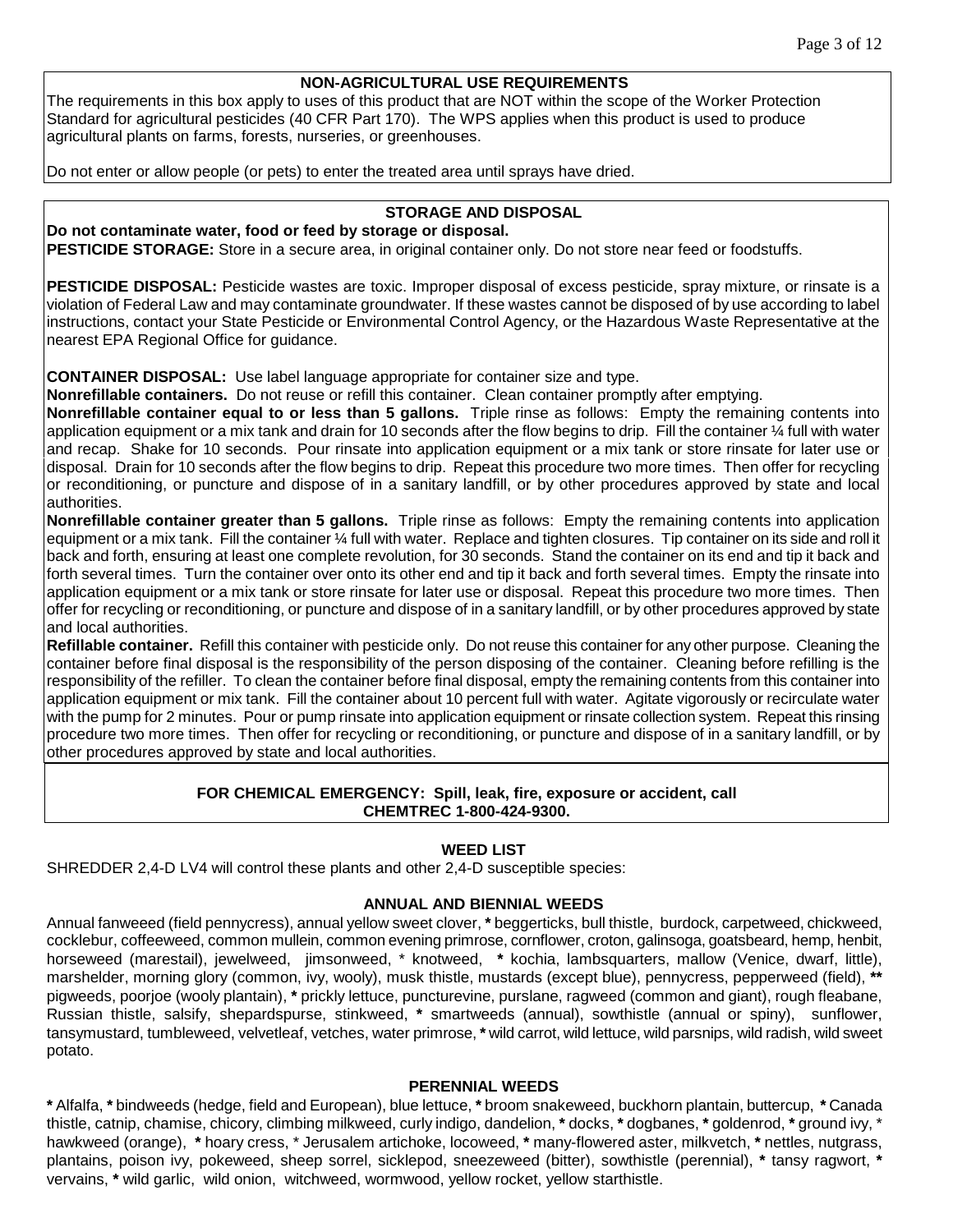#### **\* BRUSH**

Boxelder, buckbrush, coyotebrush, elderberry, manzanita, rabbitbrush, sagebrush (coastal, big, sand), sand shinnery oak, sumac, willow.

**\*** These species may require repeat treatments and/or the specified higher rate. **\*\*** Control of pigweeds in the Texas and Oklahoma High Plains may be difficult. Do not exceed maximum application rates specified.

#### **RESISTANCE MANAGEMENT RECOMMENDATIONS**

SHREDDER 2,4-D LV4 is a Group 4 herbicide. Any weed population may contain or develop plants naturally resistant to SHREDDER 2,4-D LV4 or other Group 4 herbicides. Weed species with acquired resistance to Group 4 may eventually dominate the weed population if Group 4 herbicides are used repeatedly in the same field or in successive years as the primary method of control for targeted species. This may result in partial or total loss of control of those species by SHREDDER 2,4-D LV4 or other Group 4 herbicides.

To delay herbicide resistance consider:

- Avoiding the consecutive use of SHREDDER 2,4-D LV4 or other target site of action Group 4 herbicides that have a similar target site of action, on the same weed species.
- Using tank-mixtures or premixes with herbicides from different target site of action Groups as long as the involved products are all registered for the same use, have different sites of action, and are both effective at the tank mix or prepack rate on the weed(s) of concern.
- Basing herbicide use on a comprehensive IPM program.
- Monitoring treated weed populations for loss of field efficacy.
- Contacting your local extension specialist, certified crop advisors, and/or Winfield Solutions, LLC representative for herbicide resistance management and/or integrated weed management recommendations for specific crops and resistant weed biotypes.

#### **USE DIRECTIONS**

Do not apply this product through any type of irrigation system.

Unless noted otherwise under individual **DIRECTIONS** section, for aerial application, apply the specified amount in a minimum of 2 gallons of water per acre. For ground application, apply the specified amount in a minimum of 3 gallons of water per acre. Use more water for both methods when adverse growing conditions are present. **DO NOT** apply with high spray pressures, hollow cone or other nozzle types that produce small spray droplets which may drift. Avoid spray drift by making applications when conditions such as wind, air stability and temperature inversions are not a factor. The use of a suitable drift control agent at the proper rate will aid in the reduction of spray drift. Apply when weather is warm and plants are rapidly growing. Cold weather or dry conditions may cause poor results. **DO NOT** apply if rain is expected within an hour. Consult your local agronomist or Extension specialist for specific use and crop tolerance situations. When stored at temperatures below freezing, it may be necessary to warm contents to  $45^{\circ}$  F. and mix thoroughly before using.

#### **SPRAY DRIFT MANAGEMENT**

A variety of factors including weather conditions (e.g., wind direction, wind speed, temperature, and relative humidity) and method of application (e.g., ground, aerial, airblast) can influence pesticide drift. The applicator must evaluate all factors and make appropriate adjustments when applying this product.

2,4-D esters may volatilize during conditions of low humidity and high temperatures. Do not apply during conditions of low humidity and high temperatures.

#### **Droplet Size**

When applying sprays that contain 2,4-D as the sole active ingredient, or when applying sprays that contain 2,4-D mixed with active ingredients that require a Coarse or coarser spray, apply only as a Coarse or coarser spray (ASAE standard 572) or a volume mean diameter of 385 microns or greater for spinning atomizer nozzles.

When applying sprays that contain 2,4-D mixed with other active ingredients that require a Medium or more fine spray, apply only as a Medium or coarser spray (ASAE standard 572) or a volume mean diameter of 300 microns or greater for spinning atomizer nozzles.

#### **Wind Speed**

Do not apply at wind speeds greater than 15 mph. Only apply this product if the wind direction favors on-target deposition and there are not sensitive areas (including, but not limited to, residential areas, bodies of water, known habitat for non-target species, non-target crops) within 250 feet downwind. If applying a Medium spray, leave one swath unsprayed at the downwind edge of the treated field.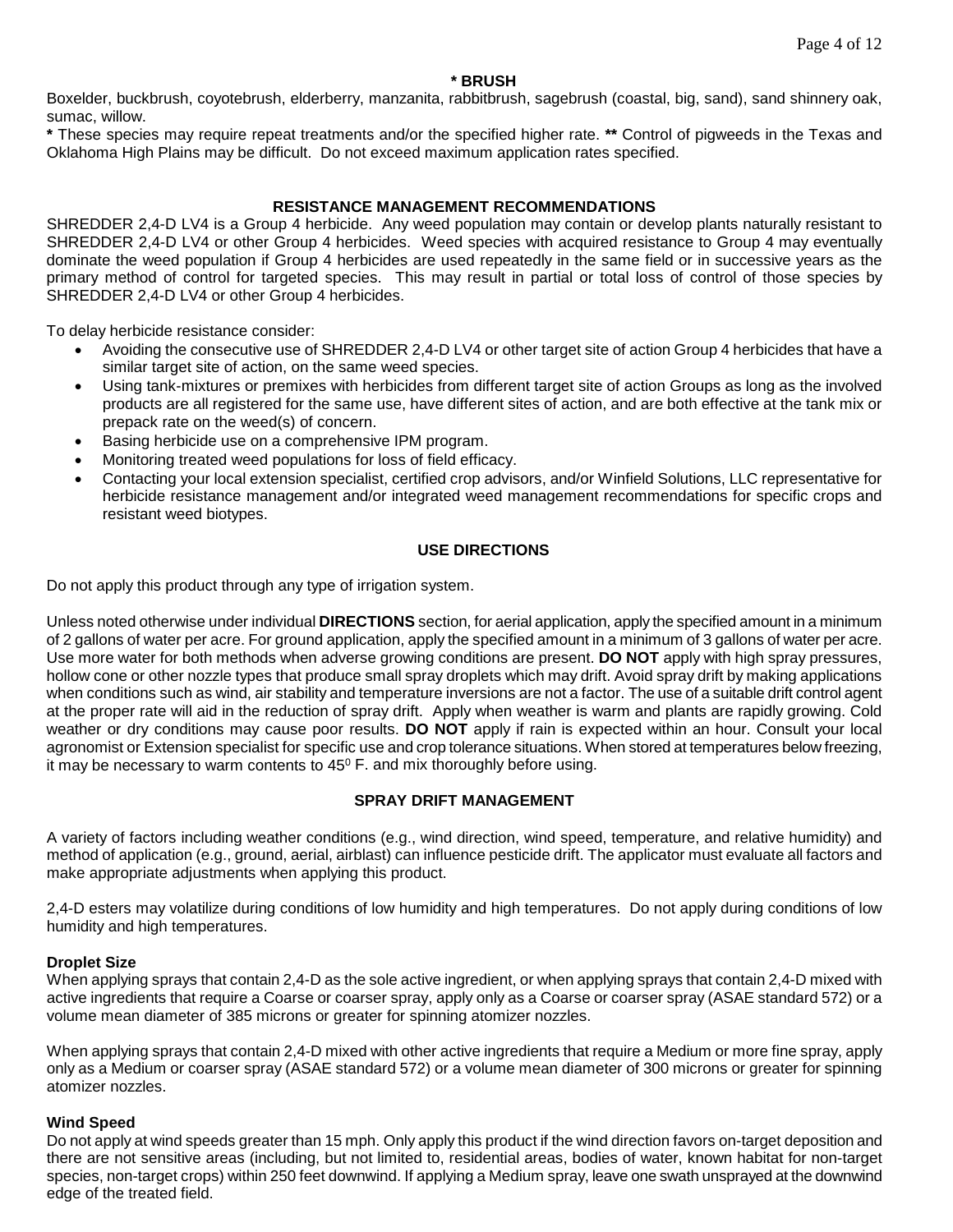#### **Temperature Inversions**

If applying at wind speeds less than 3 mph, the applicator must determine if:

a) conditions of temperature inversion exist, or

b) stable atmospheric conditions exist at or below nozzle height. Do not make applications into areas of temperature inversions or stable atmospheric conditions.

#### **Susceptible Plants**

Do not apply under circumstances where spray drift may occur to food, forage, or other plantings that might be damaged or crops thereof rendered unfit for sale, use or consumption. Susceptible crops include, but are not limited to, cotton, okra, flowers, grapes (in growing stage), fruit trees (foliage), soybeans (vegetative stage), ornamentals, sunflowers, tomatoes, beans, and other vegetables, or tobacco. Small amounts of spray drift that might not be visible may injure susceptible broadleaf plants.

#### **Other State and Local Requirements**

Applicators must follow all state and local pesticide drift requirements regarding application of 2,4-D herbicides. Where states have more stringent regulations, they must be observed.

#### **Equipment**

All aerial and ground application equipment must be properly maintained and calibrated using appropriate carriers or surrogates.

#### *Additional requirements for aerial applications:*

The boom length must not exceed 75% of the wingspan or 90% of the rotor blade diameter. Release spray at the lowest height consistent with efficacy and flight safety. Do not release spray at a height greater than 10 feet above the crop canopy unless a greater height is required for aircraft safety. This requirement does not apply to forestry or rights-of-way applications. When applications are made with a crosswind, the swath will be displaced downwind. The applicator must compensate for this by adjusting the path of the aircraft upwind.

*Additional requirements for ground boom application:*

Do not apply with a nozzle height greater than 4 feet above the crop canopy.

## **MIXING INSTRUCTIONS**

**WATER BASED SPRAY** -- Fill the equipment half full of water, agitate while adding this product, then add the rest of water.

**WATER AND SOYBEAN OIL OR PETROLEUM OIL-BASED SPRAY**-- First mix this product with the oil, then add to water. If vigorous agitation is possible, the oil can be added last. **DO NOT ADD OIL FIRST!**

**SOYBEAN OIL OR PETROLEUM OIL-BASED SPRAY:** Add this product to straight oil to form a solution. Do not allow water to get into this mixture, if it does, an invert emulsion will form.

**NITROGEN FERTILIZER:** Weed and feed applications for corn, small grains, grasses grown for seed or grass pastures according to label use rates. Add half the fertilizer to the tank, then add specified label amount of SHREDDER 2,4-D LV4 per acre. Agitate constantly and vigorously and finish filling the spray tank with fertilizer. Apply as soon as possible, agitating constantly. Do not hold spray mixture overnight. If incompatibility is a problem, the use of a compatibility agent at the specified label rate may correct the problem. Fertilize according to the recommendations of your supplier or your Extension specialist. Herbicide foliage contact burning may occur as a result of fertilizer use. Lower use rates and concentrations will reduce this problem.

**Adjuvants for Preemergence and Preplant Applications:** A non-ionic surfactant or a crop oil concentrate may be added to the spray solution when this product is applied preemergence or preplant to increase control of large or difficult to control weeds. Crop oil concentrates must contain at least 17% emulsifier, and should be used at 1% volume/volume (1 gallon per 100 gallons of spray solution). Non-ionic surfactants should be used at a 0.25% volume/volume (1 quart per 100 gallons of spray solution).

When an adjuvant is to be used with this product, Winfield Solutions, LLC recommends the use of a Council of Producers & Distributors of Agrotechnology certified adjuvant.

Wash spray equipment thoroughly with a tank cleaner after using this product. When cleaning equipment, do not pour washwater on the ground: spray or drain over a large area away from wells or other water sources. Apply the specified amount of 2,4-D per acre regardless of the amount of diluent used.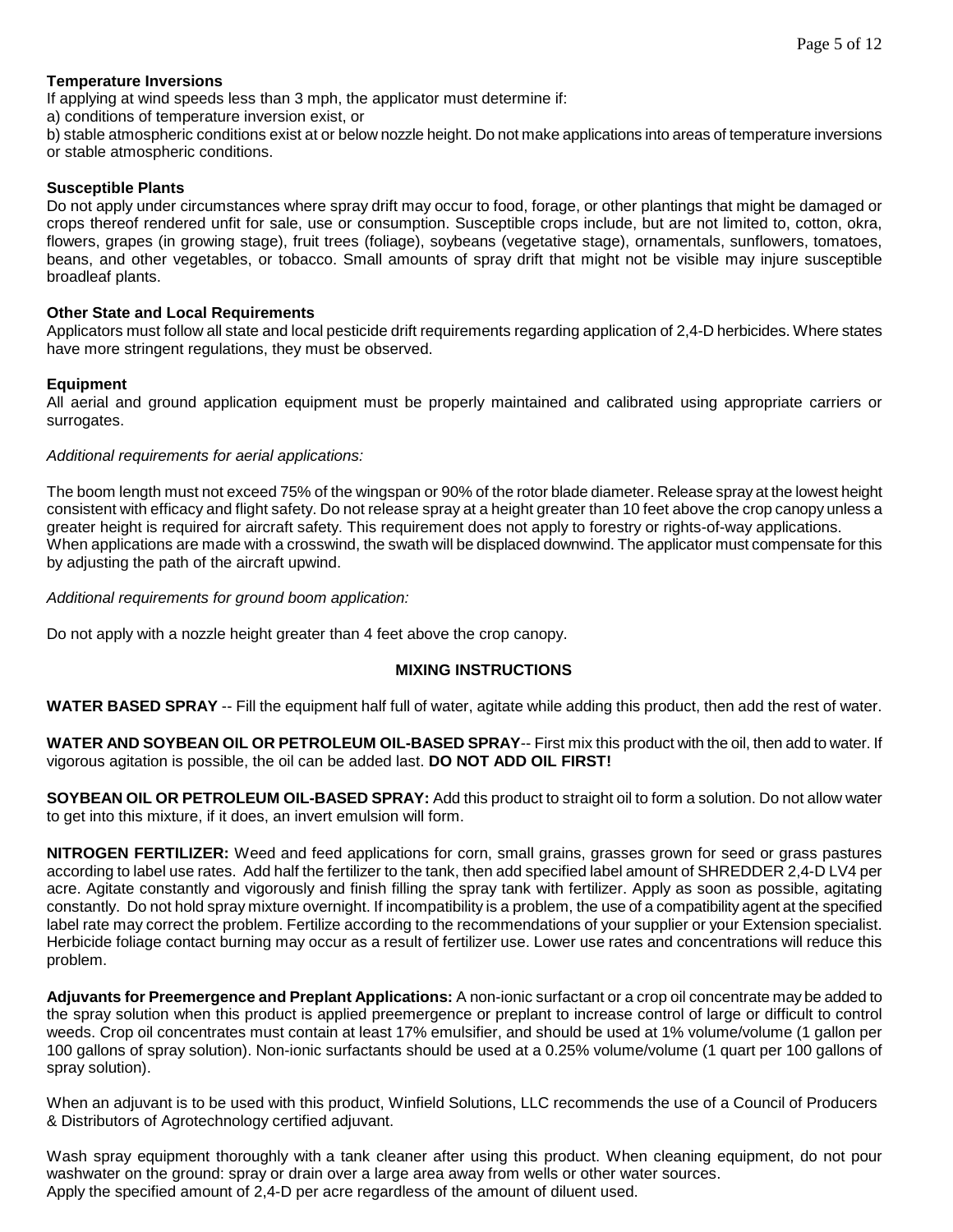## **CORN – all corn including FIELD, SWEET AND POP**

| <b>WEEDS</b>                                                                                                                    | <b>AMOUNT OF</b><br>SHREDDER 2,4-D LV4                  | <b>DIRECTIONS</b>                                                                                                                                                                                                                                                                                                                                                                                                                 |  |
|---------------------------------------------------------------------------------------------------------------------------------|---------------------------------------------------------|-----------------------------------------------------------------------------------------------------------------------------------------------------------------------------------------------------------------------------------------------------------------------------------------------------------------------------------------------------------------------------------------------------------------------------------|--|
|                                                                                                                                 | <b>PER ACRE</b>                                         |                                                                                                                                                                                                                                                                                                                                                                                                                                   |  |
| - Annual<br>Preplant<br>and<br>biennial broadleaf seedlings<br>Perennial weed seedlings<br>and existing cover crops             | 1 pint<br>1 to 2.1 pints $*$                            | Planting of corn must be delayed a minimum of 7 days<br>after application at rates up to 1 pint per acre, and a<br>minimum of 14 days at rates from 1 to 2 pints per acre.<br>Planting sooner after application than specified on this<br>label may result in unacceptable crop injury.                                                                                                                                           |  |
| injury may result.                                                                                                              |                                                         | * Do not perform tillage for at least 7 days after application. Do not use on sandy soils or unacceptable crop                                                                                                                                                                                                                                                                                                                    |  |
| Preemergence and reduced<br>tillage. Broadleaf weeds and<br>annual grasses                                                      | 2.1 pints*                                              | Apply after corn is planted but before emergence for<br>control of emerged broadleaf weeds. The seed furrow<br>must be completely closed at application or severe crop<br>injury may result.                                                                                                                                                                                                                                      |  |
| * Do not use on sandy soils or unacceptable crop injury may result.                                                             |                                                         |                                                                                                                                                                                                                                                                                                                                                                                                                                   |  |
| Postemergence - Annual<br>broadleaf weeds<br>Perennial broadleaf weeds                                                          | $1/2$ pint<br>3/4 to 1 pint**                           | Apply when corn is less than 8 inches tall, but to avoid<br>crop injury do not apply just after leaves have unfolded. If<br>corn is over 8 inches tall, use drop nozzles to keep spray<br>off of corn foliage as much as possible. See additional<br>restrictions below.<br>Apply when weeds are in bud to bloom stage. If corn is<br>over 8 inches tall, use drop nozzles to keep spray off corn<br>foliage as much as possible. |  |
|                                                                                                                                 |                                                         | Sweet Corn: To minimize potential for crop injury, use<br>only lowest rate in rate range.                                                                                                                                                                                                                                                                                                                                         |  |
| cause injury or brittleness.                                                                                                    |                                                         | ** DO NOT apply from 2 weeks before tasseling to dough stage. DO NOT apply to open whorls. To avoid injury,<br>do not use with atrazine, oil or other adjuvants. Application during high moisture and temperature conditions may<br>DO NOT cultivate for a week to 10 days after treatment or stalk breakage may occur.                                                                                                           |  |
| Late season weed control -                                                                                                      | 1 to 2 pints *                                          | Apply after silks are completely brown (denting stage) to                                                                                                                                                                                                                                                                                                                                                                         |  |
| Preharvest (Field corn and<br>popcorn only)                                                                                     |                                                         | reduce weeds that interfere with harvest and to decrease<br>weed seed production. Do not apply to sweet corn.                                                                                                                                                                                                                                                                                                                     |  |
| * Use lower rate for small annual and biennial weeds. Use the higher rate for perennial and larger hard-to-kill                 |                                                         |                                                                                                                                                                                                                                                                                                                                                                                                                                   |  |
| annual and biennial weeds.                                                                                                      |                                                         |                                                                                                                                                                                                                                                                                                                                                                                                                                   |  |
| RESTRICTIONS AND LIMITATIONS FOR FIELD CORN AND POPCORN:                                                                        |                                                         |                                                                                                                                                                                                                                                                                                                                                                                                                                   |  |
| Do not use treated crop as fodder for 7 days following application.<br>$\bullet$                                                |                                                         |                                                                                                                                                                                                                                                                                                                                                                                                                                   |  |
| The preharvest interval (PHI) is 7 days.<br>$\bullet$                                                                           |                                                         |                                                                                                                                                                                                                                                                                                                                                                                                                                   |  |
| Maximum of 5.2 pts. (2.42 lbs. ae) per acre per crop cycle.<br>$\bullet$                                                        |                                                         |                                                                                                                                                                                                                                                                                                                                                                                                                                   |  |
| Preplant or preemergence:<br>$\bullet$                                                                                          |                                                         |                                                                                                                                                                                                                                                                                                                                                                                                                                   |  |
| Limited to one preplant or preemergence application per crop cycle.                                                             |                                                         |                                                                                                                                                                                                                                                                                                                                                                                                                                   |  |
| Maximum of 2.1 pts. (1 lb. ae) per acre per application.                                                                        |                                                         |                                                                                                                                                                                                                                                                                                                                                                                                                                   |  |
| Postemergence:<br>$\bullet$<br>Limited to one postemergence application per crop cycle.                                         |                                                         |                                                                                                                                                                                                                                                                                                                                                                                                                                   |  |
|                                                                                                                                 |                                                         |                                                                                                                                                                                                                                                                                                                                                                                                                                   |  |
| Preharvest:<br>$\bullet$                                                                                                        | Maximum of 1 pt. (1/2 lb. ae) per acre per application. |                                                                                                                                                                                                                                                                                                                                                                                                                                   |  |
| Limited to one preharvest application per crop cycle.                                                                           |                                                         |                                                                                                                                                                                                                                                                                                                                                                                                                                   |  |
| Do not exceed 2 pts. per acre per application for preharvest use.                                                               |                                                         |                                                                                                                                                                                                                                                                                                                                                                                                                                   |  |
| RESTRICTIONS AND LIMITATIONS FOR SWEET CORN:                                                                                    |                                                         |                                                                                                                                                                                                                                                                                                                                                                                                                                   |  |
| Do not use treated crop as fodder for 7 days following application.<br>$\bullet$                                                |                                                         |                                                                                                                                                                                                                                                                                                                                                                                                                                   |  |
| $\bullet$                                                                                                                       | The preharvest interval (PHI) is 45 days.               |                                                                                                                                                                                                                                                                                                                                                                                                                                   |  |
| $\bullet$                                                                                                                       | Minimum of 21 days between applications.                |                                                                                                                                                                                                                                                                                                                                                                                                                                   |  |
| Maximum of 3.15 pts. (1 1/2 lbs. ae) per acre per crop cycle.<br>$\bullet$                                                      |                                                         |                                                                                                                                                                                                                                                                                                                                                                                                                                   |  |
| Preplant or preemergence:<br>$\bullet$                                                                                          |                                                         |                                                                                                                                                                                                                                                                                                                                                                                                                                   |  |
| Limited to one preplant or preemergence application per crop cycle.<br>Maximum of 2.1 pts. (1 lb. ae) per acre per application. |                                                         |                                                                                                                                                                                                                                                                                                                                                                                                                                   |  |
| Postemergence:<br>$\bullet$                                                                                                     |                                                         |                                                                                                                                                                                                                                                                                                                                                                                                                                   |  |
| Limited to one postemergence application per crop cycle.<br>Maximum of 1 pt. (1/2 lb. ae) per acre per application.             |                                                         |                                                                                                                                                                                                                                                                                                                                                                                                                                   |  |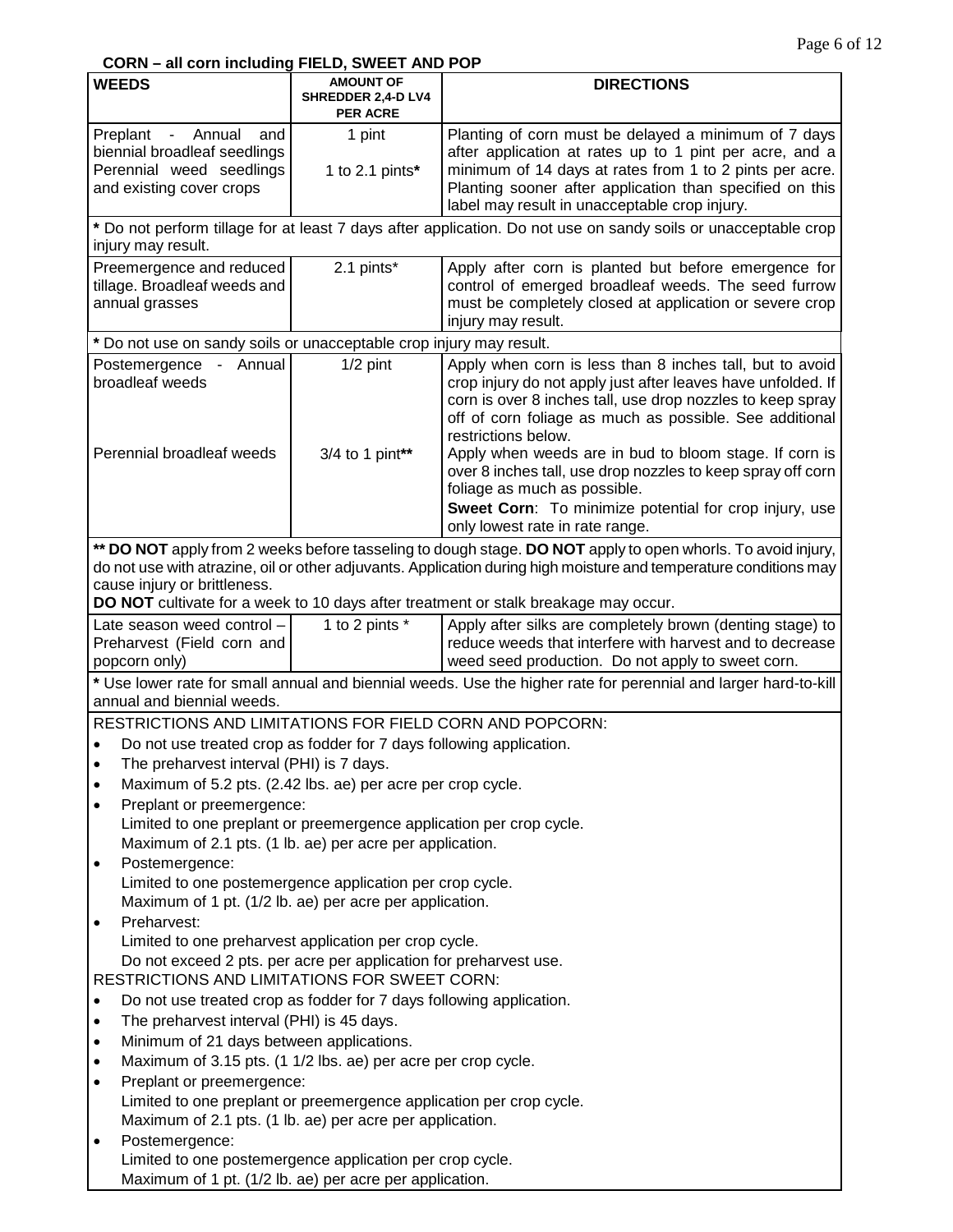**SOYBEANS**

| <b>WEEDS</b>                          | <b>AMOUNT OF</b><br>SHREDDER 2,4-D LV4<br><b>PER ACRE</b>                                                            | <b>DIRECTIONS</b>                                                                                                                                                                                                                                                                                                                                                                                                                                |  |  |  |
|---------------------------------------|----------------------------------------------------------------------------------------------------------------------|--------------------------------------------------------------------------------------------------------------------------------------------------------------------------------------------------------------------------------------------------------------------------------------------------------------------------------------------------------------------------------------------------------------------------------------------------|--|--|--|
| Preplant - Emerged<br>broadleaf weeds | 1 to 2.1 pints                                                                                                       | After applying, plant soybean seed as deep as practical or at least<br>1-1/2 to 2 inches deep. Seed furrow must be completely closed or<br>severe crop injury will result.                                                                                                                                                                                                                                                                       |  |  |  |
| Preplant:                             | Limited to 2 preplant applications per crop cycle.<br>Apply not less than 7 days prior to planting soybeans.         | USE RESTRICTIONS AND LIMITATIONS FOR SOYBEANS: Do not perform tillage for at least 7 days after<br>application. Do not use on sandy soils or unacceptable crop injury may result. Do not replant treated fields in the<br>same growing season with crops that are not labeled for 2,4-D preplant use.<br>The maximum rate per crop cycle is 2.1 pints (1 lbs. ae) per acre.<br>Maximum of 1 pint (1/2 lb. ae) per acre per preplant application. |  |  |  |
| 0R                                    |                                                                                                                      |                                                                                                                                                                                                                                                                                                                                                                                                                                                  |  |  |  |
| Preplant:                             | Limited to 1 application per crop cycle.                                                                             |                                                                                                                                                                                                                                                                                                                                                                                                                                                  |  |  |  |
|                                       | Maximum of 2.1 pints (1 lb. ae) per preplant application.<br>Apply not less than 15 days prior to planting soybeans. |                                                                                                                                                                                                                                                                                                                                                                                                                                                  |  |  |  |

PRECAUTIONS FOR PLANTING SOYBEANS: If product is applied at the higher limit of listed rates, and if soil temperatures have been cold and/or soils have been excessively wet or dry in the days following application, risk of crop injury is increased.

## **GRAIN SORGHUM**

| <b>WEEDS</b>                   | <b>AMOUNT OF</b><br>SHREDDER 2,4-D LV4<br><b>PER ACRE</b> | <b>DIRECTIONS</b>                                                                                                                                                                                                                                                                                                |
|--------------------------------|-----------------------------------------------------------|------------------------------------------------------------------------------------------------------------------------------------------------------------------------------------------------------------------------------------------------------------------------------------------------------------------|
| Annual broadleaf<br>weeds      | $1/2$ pint                                                | Apply to plants that are 5 to 15 inches tall. DO NOT treat plants less<br>than 5 inches tall or from boot to early dough stage. Use drop nozzles<br>when crop is 8 inches or taller.                                                                                                                             |
| l Perennial<br>broadleaf weeds | $2/3$ to 1 pint                                           | The higher rate may be needed for some weeds, but chances of crop<br>injury may increase. DO NOT use oil. Some varieties and hybrids are<br>2,4-D sensitive. Crop injury may also be increased by high moisture<br>and temperature conditions. Check with your seed company and<br>Extension Service for advice. |

RESTRICTIONS AND LIMITATIONS FOR GRAIN SORGHUM:

• The preharvest interval (PHI) is 30 days.

- Do not permit meat or dairy animals to consume treated crop as fodder or forage for 30 days following application.
- Postemergence:

Limited to 1 application per crop cycle.

Maximum of 1 pt. (1/2 lb. ae) per acre per application.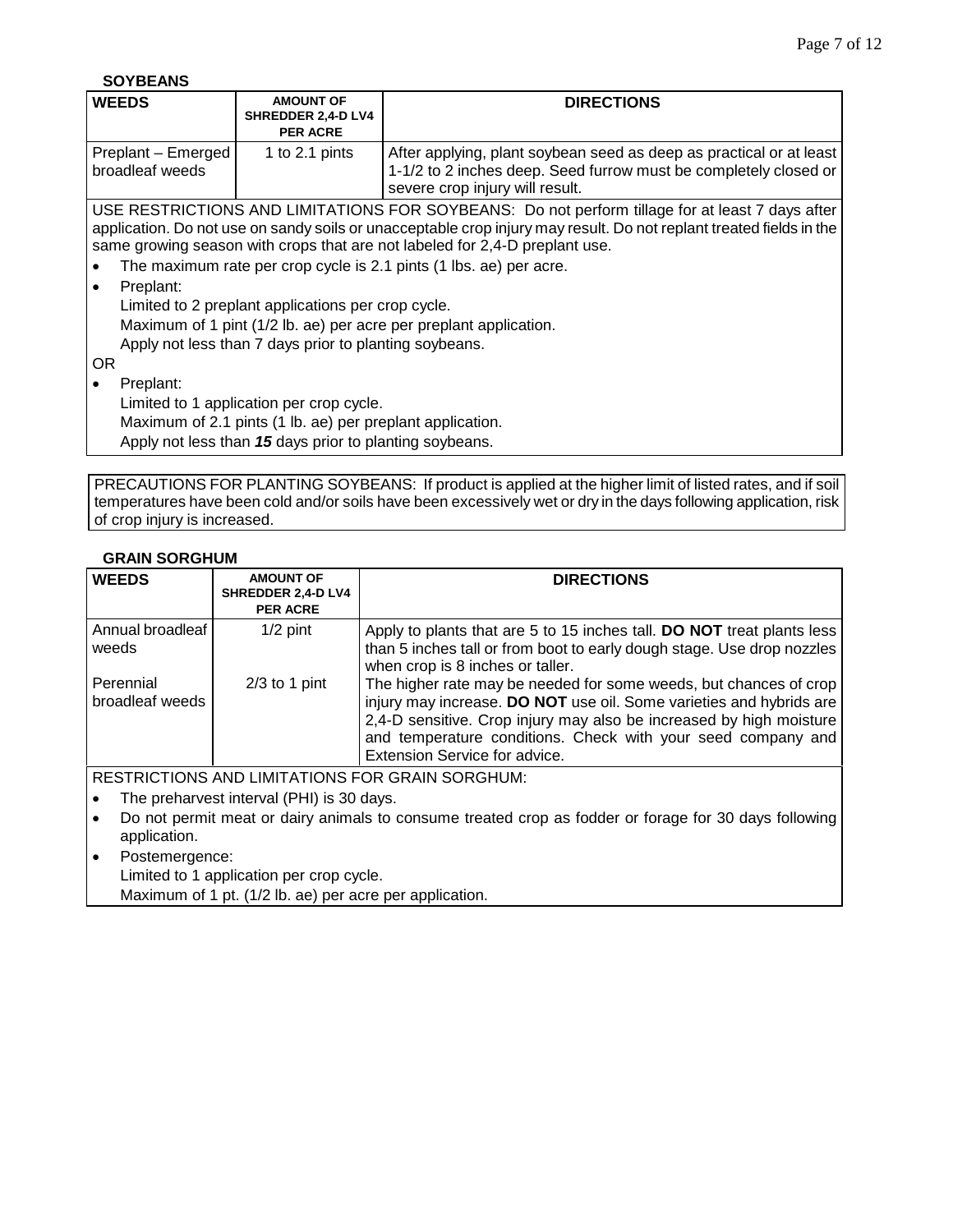## **SMALL GRAINS (Not underseeded with legumes)**

| <b>WEEDS</b>                                                                                                                                                                                                                                                                                                                       |                                                                                                                    | <u>.</u><br><b>AMOUNT OF</b><br>SHREDDER 2,4-D LV4       |                          | <b>DIRECTIONS</b>                                                                                                                                                                                                                                                                                                                                                                                                                                                                                |
|------------------------------------------------------------------------------------------------------------------------------------------------------------------------------------------------------------------------------------------------------------------------------------------------------------------------------------|--------------------------------------------------------------------------------------------------------------------|----------------------------------------------------------|--------------------------|--------------------------------------------------------------------------------------------------------------------------------------------------------------------------------------------------------------------------------------------------------------------------------------------------------------------------------------------------------------------------------------------------------------------------------------------------------------------------------------------------|
| Postemergence - Spring<br>wheat, barley, and rye -<br>Annual and biennial weeds<br>Perennial broadleaf weeds                                                                                                                                                                                                                       |                                                                                                                    | <b>PER ACRE</b><br>1/2 to 2 pints $*$<br>1 to 2 pints ** |                          | Apply when grain is in full tiller stage (4 to 8 inches high)<br>but before boot stage (Zadoks $25$ to $40$ ) when weeds are<br>small and actively growing. Up to 2 pints per acre may be<br>used to control difficult weed problems, but do not use<br>unless some crop damage is acceptable.<br>Apply only in the spring when crop is fully tillered, but<br>before grain is in boot stage (before Zadoks $40$ ). For<br>improved control of difficult weeds, apply up to 2 pints per<br>acre. |
|                                                                                                                                                                                                                                                                                                                                    |                                                                                                                    |                                                          |                          | ** DO NOT USE THE HIGHER RATE IF POSSIBLE CROP INJURY IS NOT ACCEPTABLE                                                                                                                                                                                                                                                                                                                                                                                                                          |
| Spring and winter<br>wheat and barley<br><b>Resistant weeds</b>                                                                                                                                                                                                                                                                    |                                                                                                                    |                                                          |                          | SHREDDER 2,4-D LV4 may be used in combination with "Ally" $TM$ , "Harmony Extra" $TM$ ,<br>"Express" TM, "Finesse" TM, at their earlier application intervals to control resistant weeds<br>such as kochia and Russian thistle. Follow application directions on each product label.                                                                                                                                                                                                             |
| Winter wheat and<br>rye<br>Annual weeds                                                                                                                                                                                                                                                                                            |                                                                                                                    | $1/2$ to 1 pint<br>$***$                                 | to 2 pints per acre.     | Apply only in the spring when crop is fully tillered, but before grain is in boot<br>stage (before Zadoks 4 <sub>0</sub> ). For improved control of difficult weeds, apply up                                                                                                                                                                                                                                                                                                                    |
|                                                                                                                                                                                                                                                                                                                                    |                                                                                                                    |                                                          |                          | ** DO NOT USE THE HIGHER RATE IF POSSIBLE CROP INJURY IS NOT ACCEPTABLE                                                                                                                                                                                                                                                                                                                                                                                                                          |
| Wild garlic or<br>onions                                                                                                                                                                                                                                                                                                           |                                                                                                                    | $1/2$ to $2$<br>pints *                                  |                          | Apply 1-1/2 pints when grain is at full tiller and wild garlic and onion plants<br>are small. Apply 2 pints after harvest to the crop stubble. For control of new<br>fall growth of these plants, refer to fallow land use directions.                                                                                                                                                                                                                                                           |
| Spring-seeded oats                                                                                                                                                                                                                                                                                                                 | pint*                                                                                                              | $1/2$ to $2/3$                                           |                          | Apply at full tiller, but before early boot stage (Zadoks $25$ to $40$ ).                                                                                                                                                                                                                                                                                                                                                                                                                        |
| Fall seeded oats<br>grown for grain<br>(Southern)                                                                                                                                                                                                                                                                                  | $2/3$ to 1-1/2<br>pints*                                                                                           |                                                          |                          | Apply at full tiller, but before early boot stage (Zadoks $25$ to $40$ ).                                                                                                                                                                                                                                                                                                                                                                                                                        |
| * Difficult to control weeds may require higher rate, but some injury may occur since oats are less tolerant to<br>2,4-D than wheat or barley. DO NOT spray during or just after cold weather.                                                                                                                                     |                                                                                                                    |                                                          |                          |                                                                                                                                                                                                                                                                                                                                                                                                                                                                                                  |
| Preharvest - Cereal<br>grains                                                                                                                                                                                                                                                                                                      |                                                                                                                    | 1 pint                                                   | growth for best results. | Apply when grain is in hard dough stage (Zadoks 87) to control weeds that<br>will interfere with harvest. Apply when soil moisture is adequate for weed                                                                                                                                                                                                                                                                                                                                          |
| * Use the lower rate for small annual and biennial weeds. Use the higher rate for perennial weeds or hard-to-kill<br>annual or biennial weeds. The higher rate should be used only where heavy weed infestation is a problem and<br>increased risk of crop damage is acceptable.<br>RESTRICTIONS AND LIMITATIONS FOR SMALL GRAINS: |                                                                                                                    |                                                          |                          |                                                                                                                                                                                                                                                                                                                                                                                                                                                                                                  |
| The preharvest interval (PHI) is 14 days.                                                                                                                                                                                                                                                                                          |                                                                                                                    |                                                          |                          |                                                                                                                                                                                                                                                                                                                                                                                                                                                                                                  |
| Postemergence:                                                                                                                                                                                                                                                                                                                     |                                                                                                                    |                                                          |                          |                                                                                                                                                                                                                                                                                                                                                                                                                                                                                                  |
|                                                                                                                                                                                                                                                                                                                                    | Limited to one postemergence application per crop cycle.<br>Maximum of 2 pts. (1 lb. ae) per acre per application. |                                                          |                          |                                                                                                                                                                                                                                                                                                                                                                                                                                                                                                  |
| Preharvest:                                                                                                                                                                                                                                                                                                                        |                                                                                                                    |                                                          |                          |                                                                                                                                                                                                                                                                                                                                                                                                                                                                                                  |
| Limited to one preharvest application per crop cycle.                                                                                                                                                                                                                                                                              |                                                                                                                    |                                                          |                          |                                                                                                                                                                                                                                                                                                                                                                                                                                                                                                  |
| Maximum of 1 pt. (1/2 lbs. ae) per acre per application.                                                                                                                                                                                                                                                                           |                                                                                                                    |                                                          |                          |                                                                                                                                                                                                                                                                                                                                                                                                                                                                                                  |
| Limited to 3 pts. (1.425 lbs. ae) per acre per crop cycle.                                                                                                                                                                                                                                                                         |                                                                                                                    |                                                          |                          |                                                                                                                                                                                                                                                                                                                                                                                                                                                                                                  |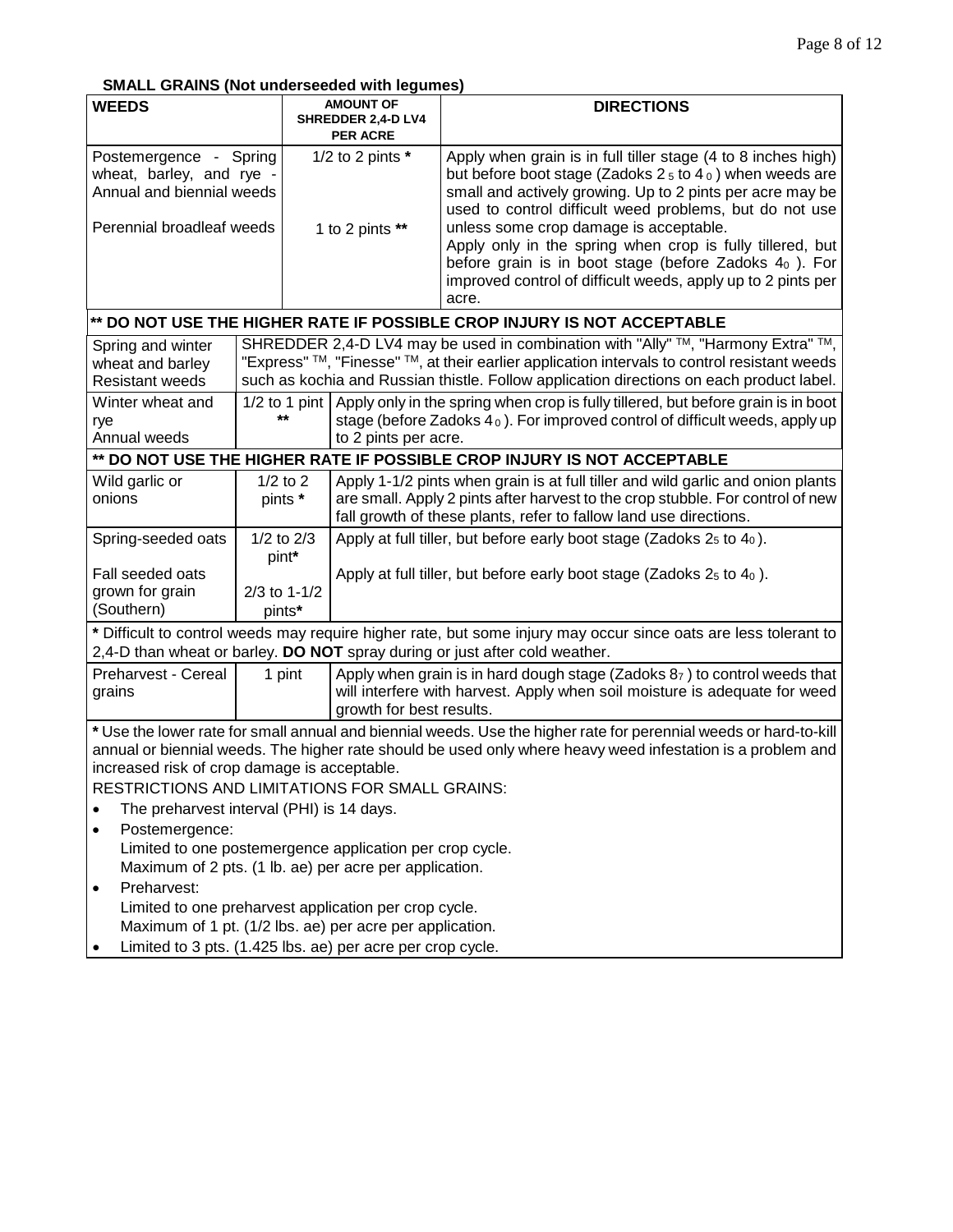#### **FALLOW GROUND (crop stubble on idle land, or postharvest to crops, or between crops)**

| <b>WEEDS</b>                 | <b>AMOUNT OF</b><br>SHREDDER 2,4-D LV4<br><b>PER ACRE</b> | <b>DIRECTIONS</b>                                                                                                                                                                               |
|------------------------------|-----------------------------------------------------------|-------------------------------------------------------------------------------------------------------------------------------------------------------------------------------------------------|
| Annual broad-<br>leaf weeds  | 1 to 2 pints                                              | Use the lower rate for small actively growing weeds. Use the higher rate<br>on larger or weather stressed weeds.                                                                                |
| <b>Biennial</b><br>weeds     | 2 to 4.2 pints                                            | Use the lower rate in the spring on biennial weeds such as the musk<br>thistle during the rosette stage before stalks have formed. Use the higher<br>rate after stalk formation or in the fall. |
| Perennial<br>weeds           | 2 to 4.2 pints                                            | Apply during the bud to bloom stage while weeds are actively growing. Do<br>not till for 2 weeks after treatment or until the weeds start to die.                                               |
| Wild<br>onions<br>and garlic | 4.2 pints                                                 | Apply to regrowth in fall after harvest.                                                                                                                                                        |

RESTRICTIONS AND LIMITATIONS FOR FALLOW GROUND (crop stubble on idle land, or postharvest to crops, or between crops:

- Plant only labeled crops within 29 days following application.
- Limited to 2 applications per year.
- Maximum of 4.2 pts. (2 lbs. ae) per acre per application.
- Minimum of 30 days between applications.

#### PLANTING IN TREATED AREAS:

**Labeled Crops:** Within 29 days after an application of this product, plant only those crops listed on this or other registered 2,4-D labels. Follow more specific limitations, if any, provided in directions for specific crops. Labeled crops may be at risk of crop injury or loss if planted soon after application, especially during the first 14 days. Degradation factors described below should be considered in weighing this risk.

**Other Crops:** All other crops may be planted 30 or more days after application without concern for illegal residues in the planted crop. However, under certain conditions, there may be a risk of injury to susceptible crops. Degradation factors described below should be considered in weighing this risk. Under normal conditions, any crop may be planted without risk of injury if at least 90 days of soil temperatures above freezing have elapsed since application.

**Degradation Factors:** When planting into treated areas, the risk of crop injury is less if lower rates of product were applied and conditions following application have included warm, moist soil conditions that favor rapid breakdown of 2,4-D. Risk is greater if higher rates of product were applied and soil temperatures have been cold and/or soils have been excessively wet or dry in the days following application. Consult your local agricultural extension service or information about susceptible crops and typical conditions in your area.

**Precautions for Planting Cotton:** Following application of SHREDDER 2,4-D LV4 and following a minimum of 1" rainfall or irrigation in a 24 hr. period, wait an interval of 30 days prior to planting cotton. Failure to observe these precautions may result in crop injury.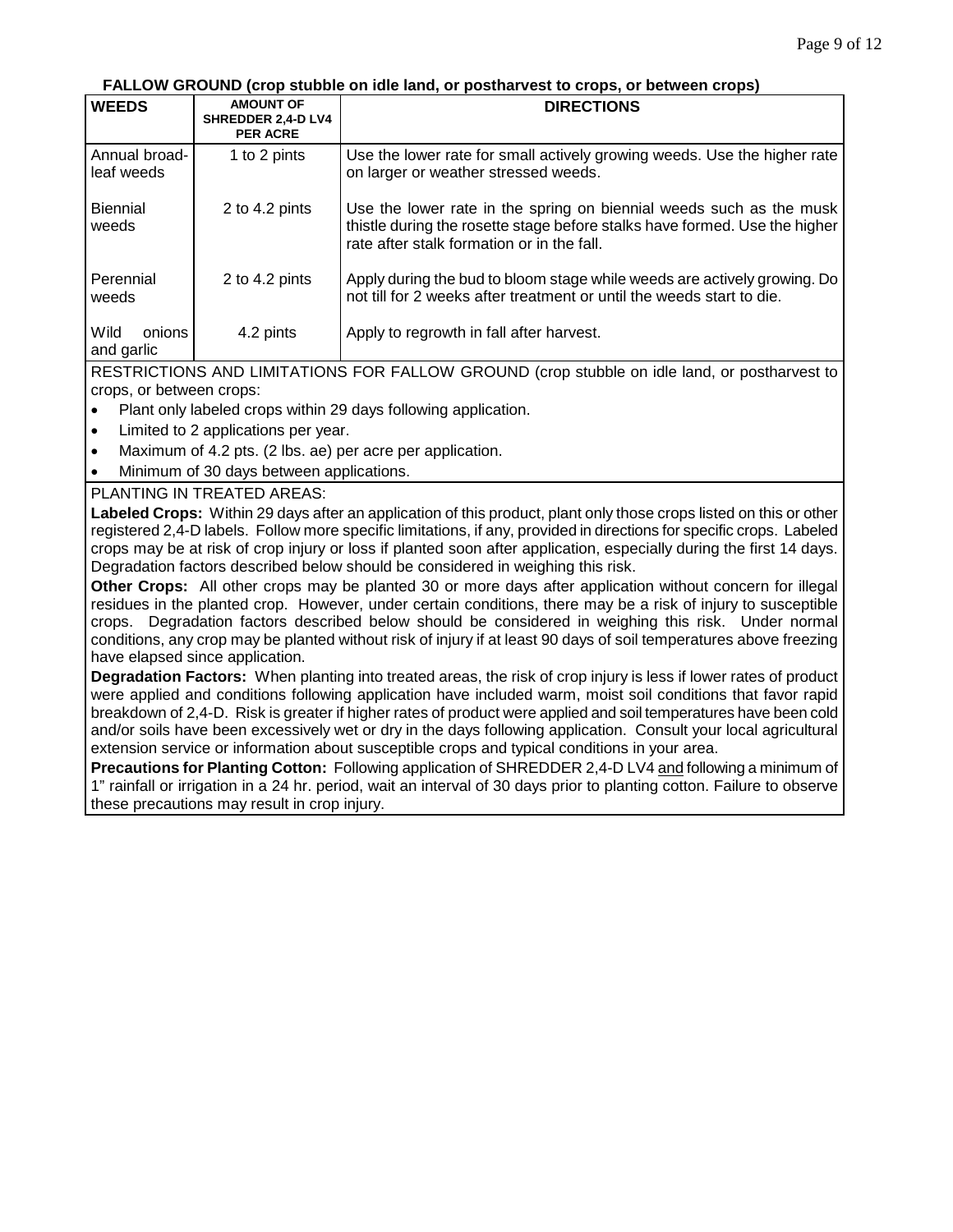#### **CONSERVATION RESERVE PROGRAM AREA PASTURES AND RANGELAND NOT IN AGRICULTURAL PRODUCTION**

| <b>WEEDS</b>                                                                                                                                         | <b>AMOUNT OF</b><br>SHREDDER 2,4-D LV4                                                                                                                                                                        | <b>DIRECTIONS</b>                                                                                                                                                                                                                                                                                                                                              |  |
|------------------------------------------------------------------------------------------------------------------------------------------------------|---------------------------------------------------------------------------------------------------------------------------------------------------------------------------------------------------------------|----------------------------------------------------------------------------------------------------------------------------------------------------------------------------------------------------------------------------------------------------------------------------------------------------------------------------------------------------------------|--|
|                                                                                                                                                      | <b>PER ACRE</b>                                                                                                                                                                                               |                                                                                                                                                                                                                                                                                                                                                                |  |
| Annual<br>broadleaf<br>and<br>* perennial<br>weeds                                                                                                   | 3 pints                                                                                                                                                                                                       | Do not apply after heads form or when grass is in boot to milk stage when a<br>seed crop is desired. DO NOT use on alfalfa, clover, other legumes, or<br>newly seeded pastures. For aerial application, apply the recommended<br>amount in a minimum of 2 gallons of water per acre. For ground<br>application, use a minimum of 10 gallons of water per acre. |  |
| ** Buckbrush,<br>coyotebrush,<br>rabbitbrush,<br>sagebrush,<br>other<br>and<br>chaparral<br>species.                                                 | 4.2 pints                                                                                                                                                                                                     | Apply in 5 to 10 gallons of water plus 1 gallon of oil or 1-2 quarts of a crop<br>oil concentrate with at least 17 % emulsifiers per acre or a non-ionic<br>surfactant at .25% v/v surfactant to water -- (1 quart per 100 gallons of<br>water) per acre.                                                                                                      |  |
| ** Sand<br>shinnery oak                                                                                                                              | 4.2 pints                                                                                                                                                                                                     | Apply 5 gallons of oil or 4 gallons of water plus 1 gallon of oil or 1-2 quarts<br>of a crop oil concentrate with at least 17 % emulsifiers per acre or a non-<br>ionic surfactant at .25% v/v surfactant to water -- (1 quart per 100 gallons of<br>water) per acre.                                                                                          |  |
| * Deep-rooted perennial weeds may require the higher rate or repeated treatments. ** Woody plants and any<br>regrowth may require repeat treatments. |                                                                                                                                                                                                               |                                                                                                                                                                                                                                                                                                                                                                |  |
| RESTRICTIONS AND LIMITATIONS FOR CONSERVATION RESERVE AREA PASTURES AND RANGELAND                                                                    |                                                                                                                                                                                                               |                                                                                                                                                                                                                                                                                                                                                                |  |
|                                                                                                                                                      | NOT IN AGRICULTURAL PRODUCTION:                                                                                                                                                                               |                                                                                                                                                                                                                                                                                                                                                                |  |
|                                                                                                                                                      | The preharvest interval (PHI) is 7 days (cut forage for hay).                                                                                                                                                 |                                                                                                                                                                                                                                                                                                                                                                |  |
| $\bullet$                                                                                                                                            | Postemergence:                                                                                                                                                                                                |                                                                                                                                                                                                                                                                                                                                                                |  |
| Limited to 2 applications per year.                                                                                                                  |                                                                                                                                                                                                               |                                                                                                                                                                                                                                                                                                                                                                |  |
|                                                                                                                                                      | Maximum of 4.2 pts (2 lbs. ae) per acre per application.                                                                                                                                                      |                                                                                                                                                                                                                                                                                                                                                                |  |
|                                                                                                                                                      | Minimum of 30 days between applications.                                                                                                                                                                      |                                                                                                                                                                                                                                                                                                                                                                |  |
|                                                                                                                                                      |                                                                                                                                                                                                               | If grass is to be cut for hay, Agricultural Use Requirements for the Worker Protection Standard are applicable.                                                                                                                                                                                                                                                |  |
| followed.                                                                                                                                            | For program lands, such as Conservation Reserve Program, consult program rules to determine whether<br>grass or hay may be used. The more restrictive requirements of the program rules or this label must be |                                                                                                                                                                                                                                                                                                                                                                |  |

## **PASTURES AND RANGELAND (established grass pastures, rangeland, and perennial grasslands not in agricultural production, excluding Conservation Reserve areas)**

For susceptible annual and biennial broadleaf weeds: Do not apply more than 2.1 pts (1 lb. ae) per acre per application.

For moderately susceptible biennial and perennial broadleaf weeds and difficult to control weeds and woody plants: Do not apply more than 4.2 pts (2 lbs. ae) per acre per application.

For spot treatment: Do not apply more than 4.2 pts (2 lbs. ae) per acre.

## RESTRICTIONS AND LIMITATIONS FOR PASTURES AND RANGELAND:

- Do not cut forage for hay within 7 days of application.
- Maximum of two applications per year.
- Do not apply more than 4 lbs. ae/acre per year.
- The minimum retreatment interval is 30 days.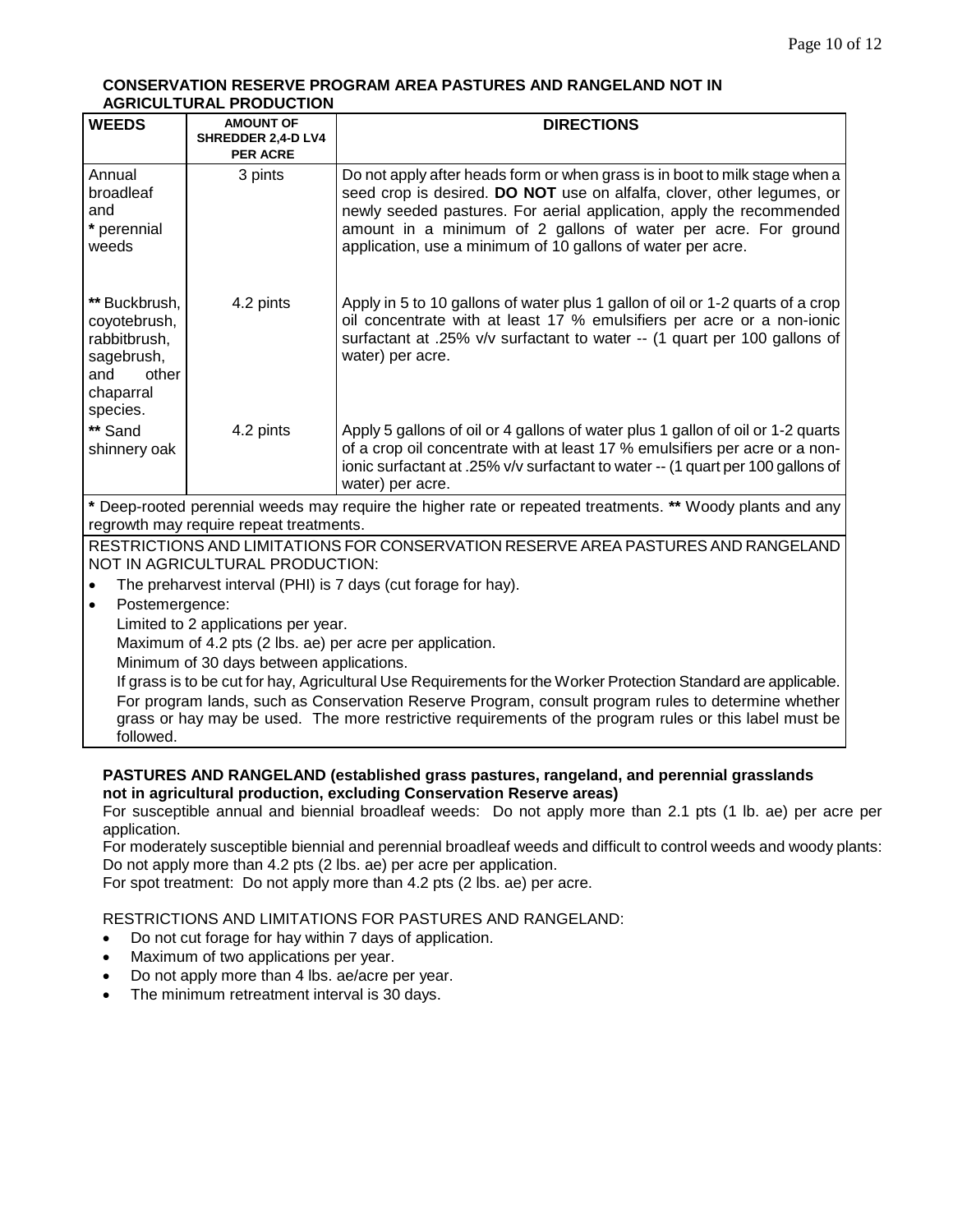**NON-CROP AREAS** - Fencerows, hedgerows, roadsides, ditches, rights-of-way, airfields, railroads, highway and utility rights-of-way, industrial sites, and other non-crop areas

|                                                    |                                                           | inginvay and dulity rights-or-way, industrial sites, and other non-crop areas                                                                                                                                                                                                                                                                           |
|----------------------------------------------------|-----------------------------------------------------------|---------------------------------------------------------------------------------------------------------------------------------------------------------------------------------------------------------------------------------------------------------------------------------------------------------------------------------------------------------|
| <b>WEEDS</b>                                       | <b>AMOUNT OF</b><br>SHREDDER 2,4-D LV4<br><b>PER ACRE</b> | <b>DIRECTIONS</b>                                                                                                                                                                                                                                                                                                                                       |
| Annual<br>broadleaf<br>weeds                       | 2 to 4.2 pints                                            | Apply when weeds are young and growing vigorously.                                                                                                                                                                                                                                                                                                      |
| Perennial<br>and<br>biennial<br>broadleaf<br>weeds | 2 to 3 pints                                              | Spray perennial weeds when near the bud stage, but not flowering. Do not<br>use on St. Augustine grass. Bentgrass, clover, legumes and dichondra may<br>be injured. Do not apply to newly seeded areas until grass is well<br>established. Deep-rooted perennials may require repeated treatments.                                                      |
| Tansy<br>ragwort<br>and musk<br>thistle            |                                                           | Apply in rosette stage before bolting.                                                                                                                                                                                                                                                                                                                  |
| Wild onion<br>wild<br>and<br>garlic                |                                                           | Treat in the early spring and fall when young and actively growing.                                                                                                                                                                                                                                                                                     |
| Woody<br>plants -<br>Ground<br>application         | 6 pints                                                   | Apply in 20 to 100 gallons of water. For increased effectiveness, add a crop<br>oil concentrate with at least 17 % emulsifiers at 1-2 quarts per acre or a non-<br>ionic surfactant at .25% v/v surfactant to water -- 1 quart per 100 gallons of<br>water. Spray volumes of up to 500 gallons per acre may be needed for<br>control if brush is dense. |
| Woody<br>plants -<br>Aerial<br>application         | 4 to 6 pints                                              | For solid stands of susceptible brush, apply in 3 to 12 gallons volume per<br>acre. 2 to 4 quarts of fuel oil may be included in this mixture.                                                                                                                                                                                                          |
| Spot<br>treatment                                  | 4 ounces                                                  | Apply in 3 gallons of water, mixing thoroughly and spray to run-off. This high<br>dosage rate may only be used where injury may be tolerated.                                                                                                                                                                                                           |
|                                                    |                                                           | RESTRICTIONS AND LIMITATIONS FOR NON-CROP AREAS:                                                                                                                                                                                                                                                                                                        |
|                                                    | Postemergence (annual and perennial weeds):               |                                                                                                                                                                                                                                                                                                                                                         |

- Limited to 2 applications per year. Maximum of 4.2 pts. (2 lbs. ae) per acre per application.
- Minimum of 30 days between applications.
- Postemergence (woody plants): Limited to 1 application per year. Maximum of 6 pts. (2.85 lbs. ae) per acre per year.
- Application to non-cropland areas are not applicable to treatment of commercial timber or other plants being grown for sale or other commercial use, or for commercial seed production, or for research purposes.

#### **TURF, ORNAMENTAL (golf courses, parks, cemeteries, sports fields, turfgrass, and other lawn and grass areas)**

|                        | and grass areas,                                          |                                                                                                                                                       |
|------------------------|-----------------------------------------------------------|-------------------------------------------------------------------------------------------------------------------------------------------------------|
| <b>WEEDS</b>           | <b>AMOUNT OF</b><br>SHREDDER 2,4-D LV4<br><b>PER ACRE</b> | <b>DIRECTIONS</b>                                                                                                                                     |
| Annual<br>broadleaf    | 2 pints                                                   | Do not apply to newly seeded areas until grass is well established. Where<br>bentgrass predominates, make 2 applications of 1 pint per acre at 3-week |
| weeds                  | 2 to 3.15 pints *                                         | intervals. Do not use on susceptible southern grasses such as St. Augustine,<br>bentgrass and dichondra.                                              |
| <b>Biennial</b><br>and |                                                           |                                                                                                                                                       |
| perennial<br>weeds     |                                                           |                                                                                                                                                       |
|                        |                                                           | * Deep-rooted perennials may require repeat applications. Clovers and legumes may be injured by this treatment.                                       |
|                        | turfgrass, and other lawn and grass areas):               | RESTRICTIONS AND LIMITATIONS FOR TURF, ORNAMENTAL (golf courses, parks, cemeteries, sports fields,                                                    |

Postemergence: